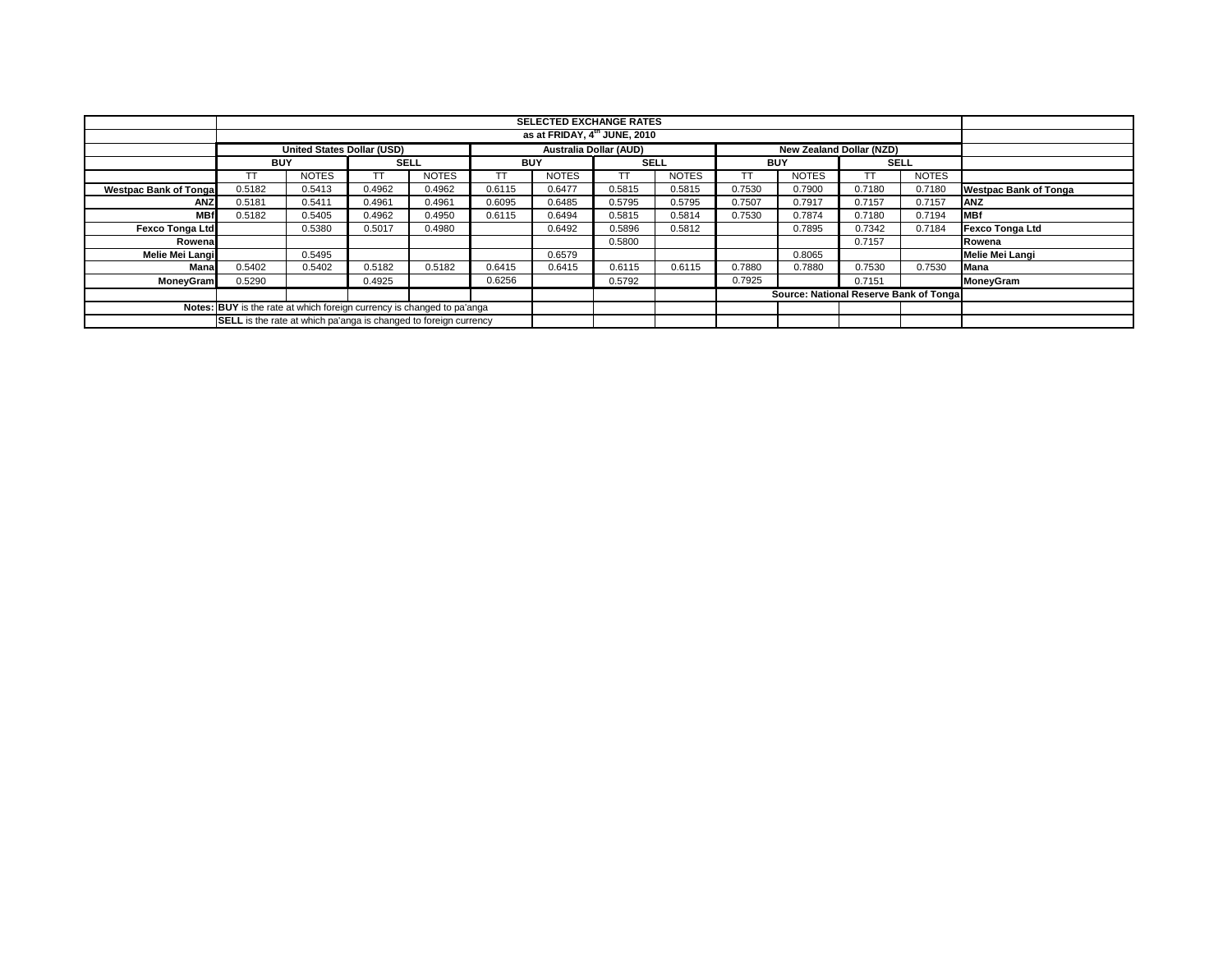|                                                                               |                                                                                                       |              |        |              |            | <b>SELECTED EXCHANGE RATES</b><br>as at FRIDAY, 11 <sup>th</sup> JUNE, 2010 |             |              |            |                                         |             |              |                              |
|-------------------------------------------------------------------------------|-------------------------------------------------------------------------------------------------------|--------------|--------|--------------|------------|-----------------------------------------------------------------------------|-------------|--------------|------------|-----------------------------------------|-------------|--------------|------------------------------|
|                                                                               |                                                                                                       |              |        |              |            |                                                                             |             |              |            |                                         |             |              |                              |
|                                                                               | <b>United States Dollar (USD)</b><br><b>Australia Dollar (AUD)</b><br><b>New Zealand Dollar (NZD)</b> |              |        |              |            |                                                                             |             |              |            |                                         |             |              |                              |
|                                                                               | <b>BUY</b>                                                                                            |              |        | <b>SELL</b>  | <b>BUY</b> |                                                                             | <b>SELL</b> |              | <b>BUY</b> |                                         | <b>SELL</b> |              |                              |
|                                                                               |                                                                                                       | <b>NOTES</b> | TT     | <b>NOTES</b> |            | <b>NOTES</b>                                                                |             | <b>NOTES</b> |            | <b>NOTES</b>                            |             | <b>NOTES</b> |                              |
| <b>Westpac Bank of Tongal</b>                                                 | 0.5235                                                                                                | 0.5471       | 0.5015 | 0.5015       | 0.6126     | 0.6489                                                                      | 0.5826      | 0.5826       | 0.7571     | 0.7945                                  | 0.7221      | 0.7221       | <b>Westpac Bank of Tonga</b> |
| <b>ANZ</b>                                                                    | 0.5236                                                                                                | 0.5466       | 0.5016 | 0.5016       | 0.6111     | 0.6501                                                                      | 0.5811      | 0.5811       | 0.7551     | 0.7961                                  | 0.7201      | 0.7201       | <b>IANZ</b>                  |
| <b>MBf</b>                                                                    | 0.5235                                                                                                | 0.5464       | 0.5015 | 0.5025       | 0.6126     | 0.6494                                                                      | 0.5826      | 0.5814       | 0.7571     | 0.7937                                  | 0.7221      | 0.7246       | <b>IMBf</b>                  |
| <b>Fexco Tonga Ltd</b>                                                        |                                                                                                       | 0.5438       | 0.5095 | 0.5033       |            | 0.6508                                                                      | 0.5949      | 0.5826       |            | 0.7940                                  | 0.7376      | 0.7225       | <b>Fexco Tonga Ltd</b>       |
| <b>Melie Mei Langi</b>                                                        |                                                                                                       | 0.5556       |        |              |            | 0.6579                                                                      |             |              |            | 0.8130                                  |             |              | Melie Mei Langi              |
| Mana                                                                          | 0.5455                                                                                                | 0.5455       | 0.5235 | 0.5235       | 0.6426     | 0.6426                                                                      | 0.6126      | 0.6126       | 0.7921     | 0.7921                                  | 0.7571      | 0.7571       | <b>Mana</b>                  |
|                                                                               |                                                                                                       |              |        |              |            |                                                                             |             |              |            | Source: National Reserve Bank of Tongal |             |              |                              |
| <b>Notes: BUY</b> is the rate at which foreign currency is changed to pa'anga |                                                                                                       |              |        |              |            |                                                                             |             |              |            |                                         |             |              |                              |
|                                                                               | <b>SELL</b> is the rate at which pa'anga is changed to foreign currency                               |              |        |              |            |                                                                             |             |              |            |                                         |             |              |                              |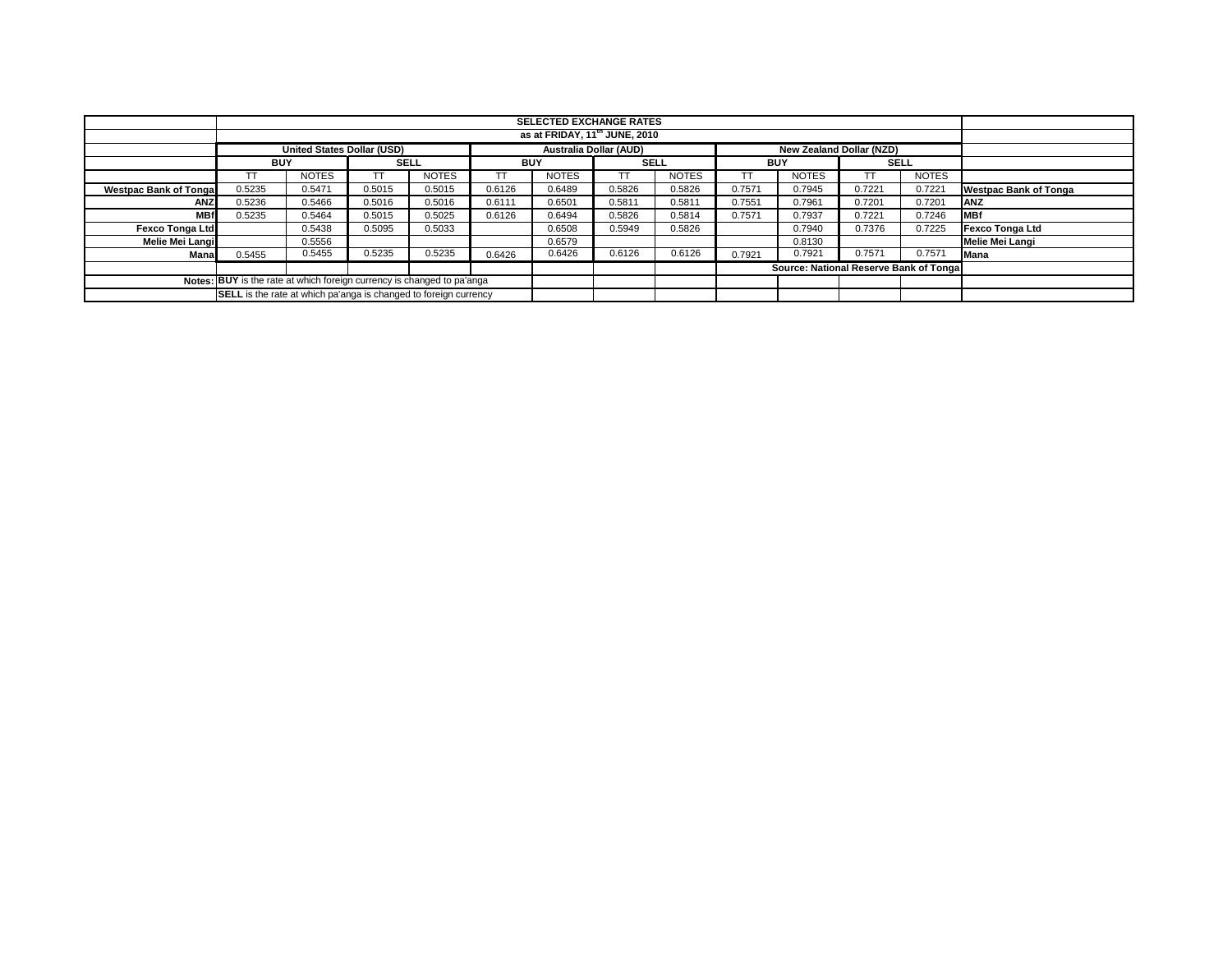|                                                                         | <b>SELECTED EXCHANGE RATES</b>            |                                   |             |              |           |              |                               |              |        |                                        |        |              |                              |
|-------------------------------------------------------------------------|-------------------------------------------|-----------------------------------|-------------|--------------|-----------|--------------|-------------------------------|--------------|--------|----------------------------------------|--------|--------------|------------------------------|
|                                                                         |                                           |                                   |             |              |           |              |                               |              |        |                                        |        |              |                              |
|                                                                         | as at FRIDAY, 18 <sup>th</sup> JUNE, 2010 |                                   |             |              |           |              |                               |              |        |                                        |        |              |                              |
|                                                                         |                                           | <b>United States Dollar (USD)</b> |             |              |           |              | <b>Australia Dollar (AUD)</b> |              |        | <b>New Zealand Dollar (NZD)</b>        |        |              |                              |
|                                                                         | <b>BUY</b>                                |                                   | <b>SELL</b> |              |           | <b>BUY</b>   |                               | <b>SELL</b>  |        | <b>BUY</b>                             |        | <b>SELL</b>  |                              |
|                                                                         | TΤ                                        | <b>NOTES</b>                      |             | <b>NOTES</b> | <b>TT</b> | <b>NOTES</b> | <b>TT</b>                     | <b>NOTES</b> |        | <b>NOTES</b>                           | TT     | <b>NOTES</b> |                              |
| <b>Westpac Bank of Tonga</b>                                            | 0.5290                                    | 0.5531                            | 0.5070      | 0.5070       | 0.6082    | 0.6439       | 0.5782                        | 0.5782       | 0.7497 | 0.7863                                 | 0.7147 | 0.7147       | <b>Westpac Bank of Tonga</b> |
| <b>ANZ</b>                                                              | 0.5292                                    | 0.5522                            | 0.5072      | 0.5072       | 0.6054    | 0.6444       | 0.5754                        | 0.5754       | 0.7462 | 0.7872                                 | 0.7112 | 0.7112       | <b>ANZ</b>                   |
| <b>MBf</b>                                                              | 0.5290                                    | 0.5525                            | 0.5070      | 0.5076       | 0.6082    | 0.6452       | 0.5782                        | 0.5780       | 0.7497 | 0.7874                                 | 0.7147 | 0.7143       | <b>MBf</b>                   |
| Fexco Tonga Ltd                                                         |                                           | 0.5496                            | 0.5145      | 0.5087       |           | 0.6449       | 0.5877                        | 0.5772       |        | 0.7847                                 | 0.7343 | 0.7140       | <b>Fexco Tonga Ltd</b>       |
| Rowena                                                                  |                                           |                                   |             |              |           |              | 0.5800                        |              |        |                                        | 0.7100 |              | Rowena                       |
| Melie Mei Langi                                                         |                                           | 0.5618                            |             |              |           | 0.6536       |                               |              |        | 0.8000                                 |        |              | <b>Melie Mei Langi</b>       |
| Manal                                                                   | 0.5510                                    | 0.5510                            | 0.5290      | 0.5290       | 0.6382    | 0.6382       | 0.6082                        | 0.6082       | 0.7847 | 0.7847                                 | 0.7497 | 0.7497       | Mana                         |
| <b>MoneyGram</b>                                                        | 0.5386                                    |                                   | 0.5014      |              | 0.6208    |              | 0.5748                        |              | 0.7885 |                                        | 0.7115 |              | <b>MoneyGram</b>             |
|                                                                         |                                           |                                   |             |              |           |              |                               |              |        | Source: National Reserve Bank of Tonga |        |              |                              |
| Notes: BUY is the rate at which foreign currency is changed to pa'anga  |                                           |                                   |             |              |           |              |                               |              |        |                                        |        |              |                              |
| <b>SELL</b> is the rate at which pa'anga is changed to foreign currency |                                           |                                   |             |              |           |              |                               |              |        |                                        |        |              |                              |